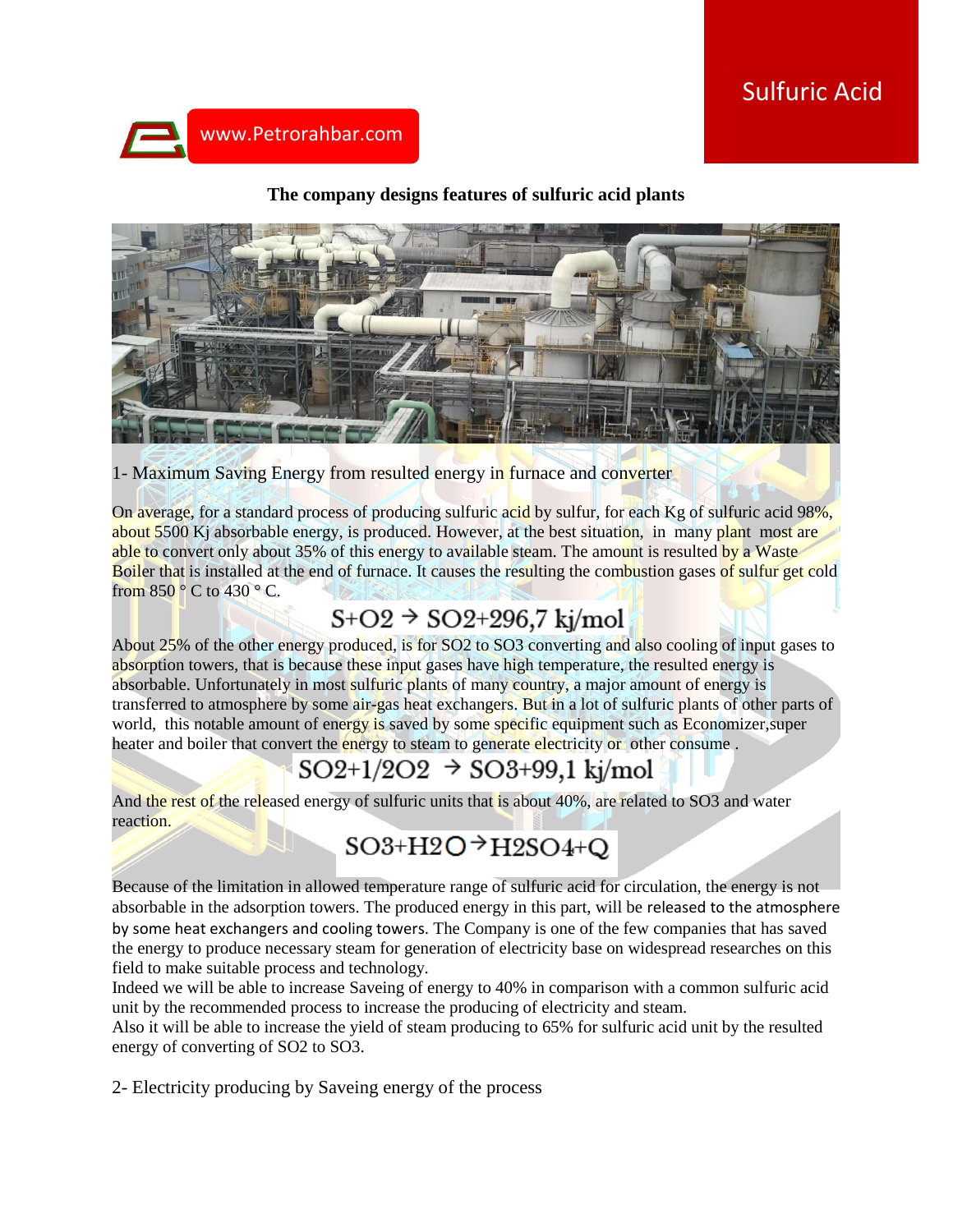As it was illustrated in the previous part, there is a notable amount of produced energy in sulfuric acid units that it will be able to be used to generate saturated or superheat steam. So if the steam be not used in utility units, it will be possible to use it to generate electricity. The company is ready to design necessary processes to produce the superheat steam to generate electricity.

#### 3- Double-absorption process design

Environmental issues have always been one of important concerns of many countries in world. In Sulfuric acid Units, double-absorption system is used to cut down the amount of output SO2. Unfortunately, this issue has not been considered by many country's producing units and authorities did not pay enough attention to this issue too. So this company is able to design sulfuric units based on double-absorption process. It causes the concentration of output SO2 to atmosphere gets 10 times less. Also the company is able to update running one-absorption units to double-adsorption process.

### 4-Decreasing of SO2 Contain in single-adsorption Stack :

we are able to increase efficiency conversion of SO2 to SO3 in single-adsorption process in compared with double-adsorption process in convertor by using of new generation catalyst. Also it is possible to improve the efficiency by making isothermal conditions in converter catalyst beds. So the defined action will cause the decreasing in cost of equipments and in amount of output pollution of sulfuric units. Meanwhile the action will cause easier operating and the increasing of catalyst life. The company is searching and studying for the latest productions of catalysts and their thermodynamic effects and is able to create isothermal condition in catalyst beds.

Also it is possible to decrease the amount of pollution by kind of scrubber that is set in the end of producing process.

### 5-Promote the useful life of the equipment:

One of important subjects on designing of sulfuric units, is increasing of each equipment efficiency and life. It gets more difficult for different thermodynamic conditions, acid gases and high concentration acid in all part of producing process. So it is necessary to know which materials are suitable for each condition to increase the life and efficiency of equipment. There is no doubt that the latest technics of equipment designing could be useful in this way.

Following samples can be good examples for this field:

A: symmetrical design of heat exchangers in the way that be able to change and replace its head and end each year.

B: using of suitable lining instruments in equiments (Considering of brick expansion coefficient and metal surfaces, creating a convex surface for the bottom of the absorption and drying towers, the separating layer between the bricks and metal surfaces and using the appropriate profile for the different layers of insulation )

C: suitable mechanical design of each equipment : high weight of equipment, pipes and ducts in this unit have caused so many mechanical stresses in more areas. So the company beside analyzing the tensions, prepares design and specific instructions for each equipment that will save the efficiency of them during of their life time.

D: using of necessary protective systems such as anodic protection in tubes and hot concentrated acid exchangers.

6- Using of new cooler acid generation with anodic protection:

For concentrated acid cooling, spiral tubes on a water pool are a common choice in old plants . It is not a good choice to cool acid because it has been disused for 40 years in the world.

Nowadays shell and tube or plate heat exchangers with anodic protection are used for these targets that longer life time and less cost are notable features of this method. The company uses this method too to design sulfuric Acid coolers and pipelines .